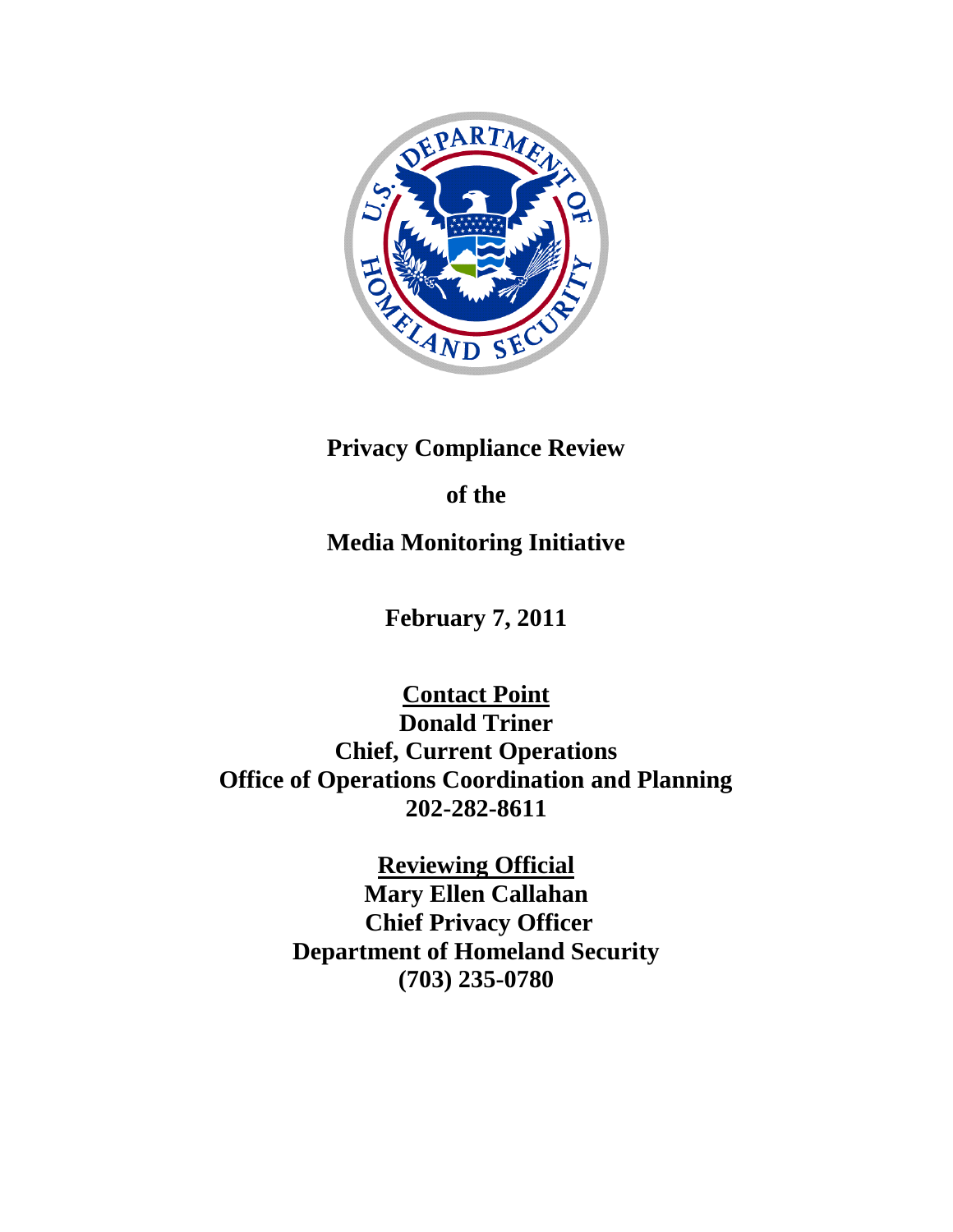

**Privacy Compliance Review** Media Monitoring Initiative February 7, 2011 Page 2

## **I. SUMMARY**

The Department of Homeland Security (DHS) Office of Operations Coordination and Planning (OPS), including the National Operations Center (NOC), launched the Social Networking/Media Capability (SNMC) to assist DHS and its components involved in the security, safety, and border control associated with the 2010 Winter Olympics as well as the response, recovery, and rebuilding effort resulting from the earthquake and aftereffects in Haiti. This limited purpose was expanded in June to meet the operational needs of the Department. Since then, and to meet its statutory requirements,<sup>1</sup> OPS, through SNMC analysts, monitors publicly available online forums, blogs, public websites, and message boards to collect information used in providing situational awareness and establishing a common operating picture.

As outlined in the Publicly Available Social Media Monitoring and Situational Awareness Initiative PIA (June 22, 2010), DHS Privacy Office (PRIV) has conducted a Privacy Compliance Review (PCR) on November 30, 2010 based on this PIA and OPS/NOC operational needs. PRIV found OPS/NOC generally in compliance and provided one recommendation for improving accountability. Based on OPS/NOC's demonstrated compliance with the June 22, 2010 PIA, PRIV and OPS/NOC decided to further broaden the program's capability to collect additional information, including limited instances of personally identifiable information (PII). As such, a new PIA and SORN were issued on January 7, 2011 and February 1, 2011 respectively and will be the basis for the next PCR.

## **II. SCOPE AND METHODOLOGY**

On November 30, 2010, DHS PRIV conducted a PCR to review OPS/NOC SNMC analyst activities as they related to the June 22, 2010 PIA. The PCR was attended by OPS and NOC leadership including: Don Triner (Acting NOC Director), Mark Evetts (NOC Deputy Director), Ray Cole (Senior OPS/NOC Advisor), John Kluge (OPS/NOC Attorney/Advisor), and representatives of DHS ISO. The PCR was led by Becky Richards (Director of Privacy Compliance), Eric Leckey (Associate Director for Privacy Compliance), and Christal Hoo (Privacy Compliance Specialist).

The following methodology was developed by DHS PRIV and was the outline used for this PCR:

- i. PRIV reviewed Media Monitoring Reports (MMR) starting in June 22, 2010.
- ii. PRIV sent out a questionnaire to OPS/NOC in advance of the PCR with specific questions regarding the initiative and the steps taken in advance to ensure adequate privacy protections were in place.
- iii. PRIV conducted a visit of the SNMC analyst site and watch desks.<sup>2</sup>

<sup>&</sup>lt;sup>1</sup> Section 515 of the Homeland Security Act (6 U.S.C. § 321d(b)(1)).

<sup>&</sup>lt;sup>2</sup> The SNMC analyst watch is composed of two watch analysts, one assigned to monitor social networking and the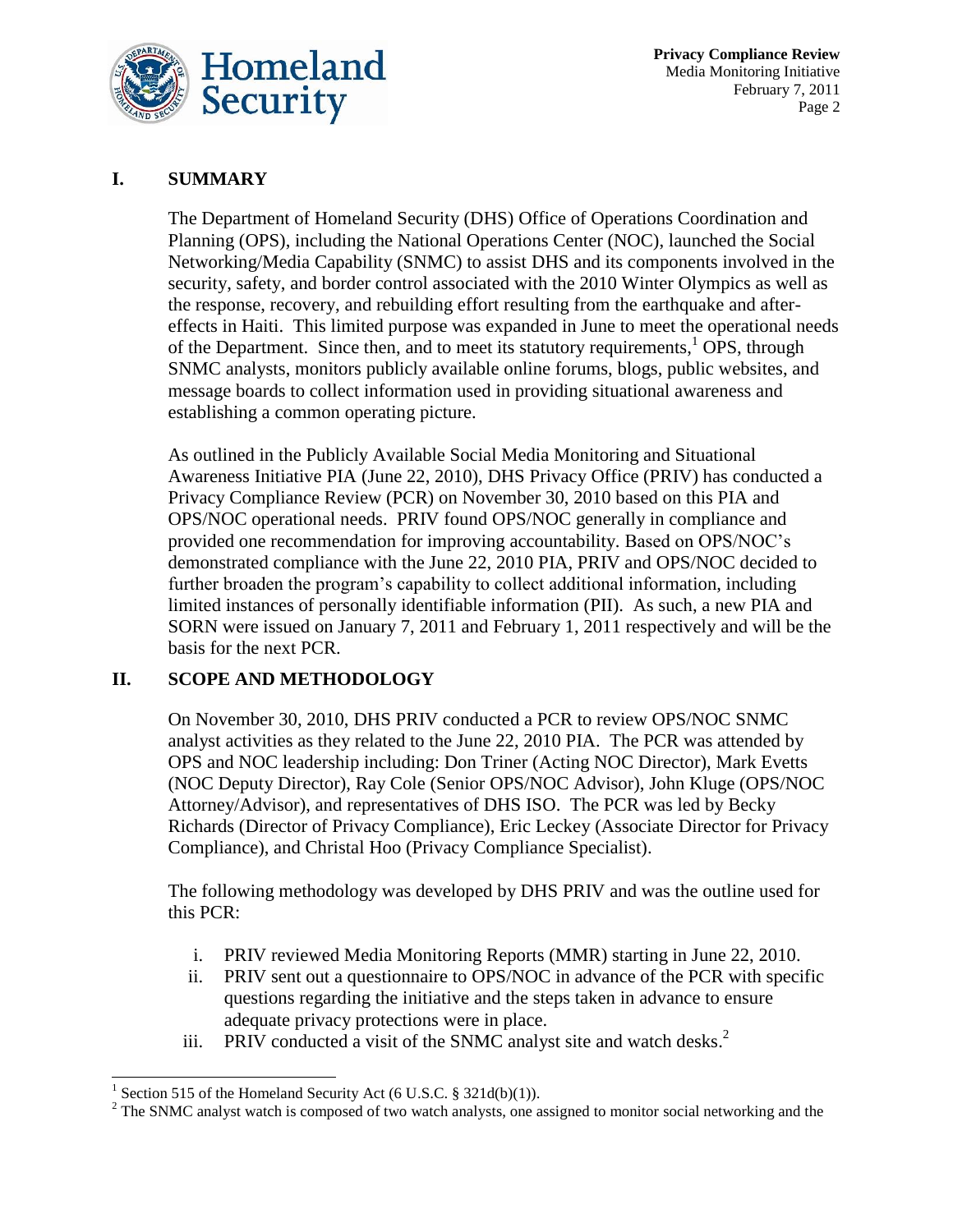

- iv. PRIV observed the SNMC analysts monitoring publically available websites, social networks, and blogs with the results shown and explained on screen by the SNMC analysts, who then documented findings.
- v. PRIV interviewed SNMC analysts and management who use, have access to, and are responsible for accurate reporting of this data.
- vi. PRIV discussed in detail the replies to the questionnaire with OPS/NOC leadership as well as posed further questions to OPS/NOC leadership and SNMC analysts and management to address all privacy concerns.
- vii. PRIV was provided copies of all SNMC analyst-generated reports as well as the SNMC Analyst Handbook for further review and analysis.

## **III. FINDINGS**

PRIV found OPS/NOC to be in compliance with the stated privacy parameters set forth in the underlying PIAs and provided the program with one recommendation to improve accountability of its analysis. OPS/NOC is working on implementing that recommendation. Further, from the November 2010 PCR and based on the experience in the summer 2010, PRIV and OPS determined that the Publicly Available Social Media Monitoring and Situational Awareness Initiative PIA (June 22, 2010) should be updated to allow for the collection and dissemination of PII in a limited number of situations in order to respond to the evolving operational needs of DHS and OPS/NOC. The following outlines the requirements of the June 22, 2010 PIA, the findings, and the updates that took effect with the newly published PIA (January 7, 2011) and SORN (February 1, 2011).

## **Collection of Information**

*Requirement*: OPS is permitted to establish user names and passwords to form profiles, but may not: 1) actively seek personally identifiable information (PII); 2) post any information; 3) actively seek to connect with other internal/external personal users; 4) accept other internal/external personal users' invitations to connect; or 5) interact on social media sites.

*Review*: With the expansion of the collection of PII in June 2010, PRIV began increased monitoring of the MMRs. Simultaneously, OPS/NOC consolidated the new media and traditional media reporting. In late August, PRIV and NOC/OPS identified a misunderstanding about the inclusion of PII for reports that were sourced from traditional media outlets.

*Finding*: Prior to September 1, 2010, OPS/NOC included PII in the MMR that were sourced from traditional media sources. OPS/NOC and PRIV discussed this implementation, and OPS/NOC changed its practice so that no PII was included after September 1, 2011. Additionally, OPS/NOC went back to the MMRs from June 22, 2010 to September 1, 2010 and deleted all PII inadvertently collected. PRIV finds that OPS/NOC meets privacy standards with respect to collection of SNMC information.

other media activity.

l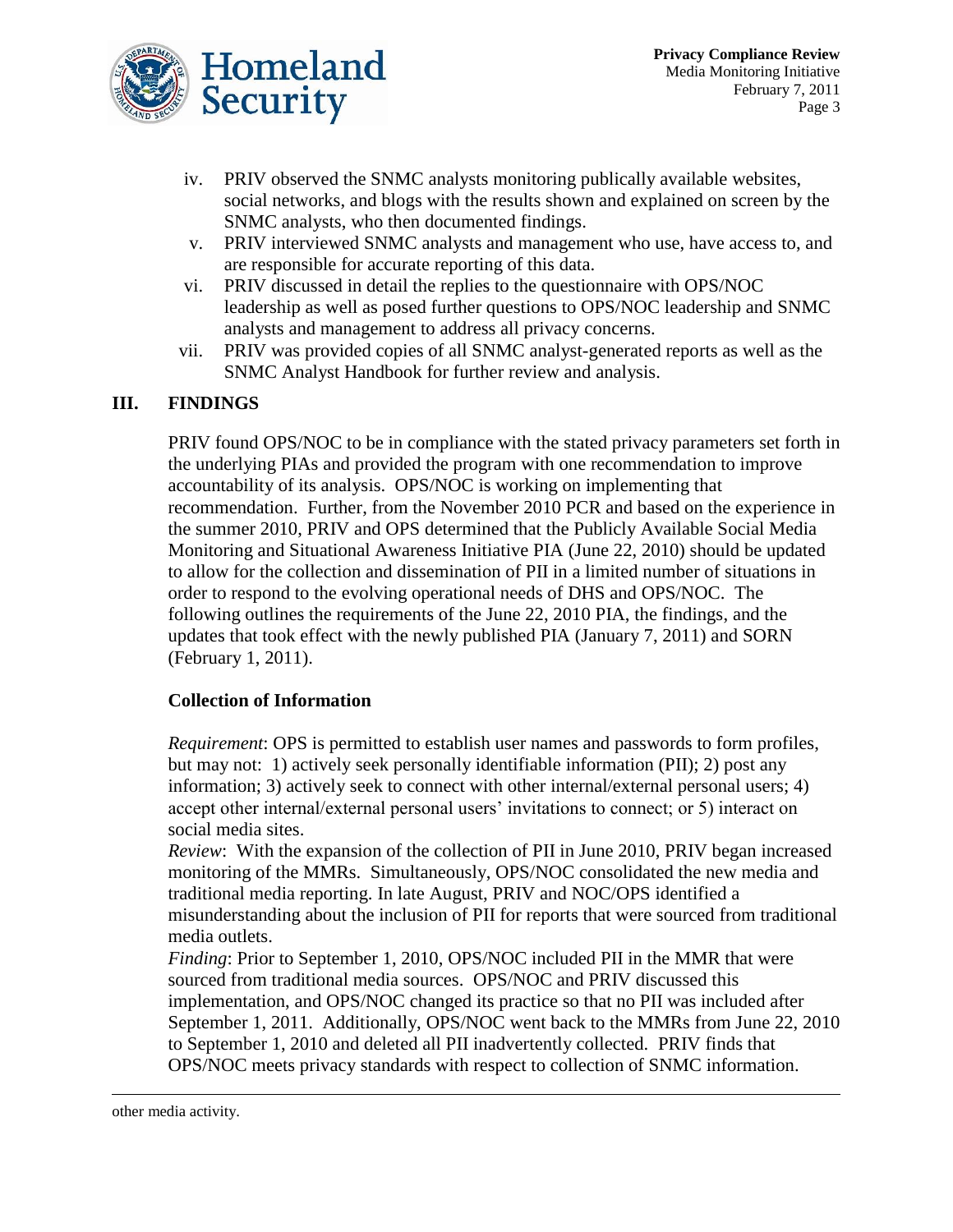

### **Use of Information**

*Requirement:* The OPS/NOC will only monitor publicly available online forums, blogs, public websites, and message boards to collect information used in providing situational awareness and a common operating picture.

*Review:* PRIV reviewed the reports generated since June 22, 2010 and found that the websites listed were all publicly available and further that all use of data published via social media sites was solely to provide more accurate situational awareness, a more complete common operating picture, and more timely information for decision makers in compliance with their statutory mandate.

*Finding:* PRIV finds that OPS/NOC use of SNMC data is consistent with the stated purpose for the collection.

## **Retention of Information**

*Requirement:* A retention schedule and disposal policy for this initiative must be established and approved by the OPS/NOC records officer and National Archives and Records Administration (NARA).

*Review:* In compliance with the first PCR, a retention schedule and disposal policy has been established and approved by the OPS/NOC records officer and NARA (NARA #: N1-563-08-23): the NOC will retain information for no more than five years. *Finding:* PRIV will continue to monitor that this retention schedule is followed and that only information on the discrete category of individuals listed above is retained for the allotted time.

#### **Internal and External Sharing and Disclosure**

*Requirement:* The OPS/NOC will share MMRs with Departmental and component leadership, private sector, and international partners where necessary, appropriate, and authorized by law to ensure that critical disaster-related information reaches government decision-makers. *Review:* With the expansion of this monitoring initiative to meet DHS operational needs, the MMRs continue to be emailed to federal employees, contractors, and private sector and international partners who have requested and been approved to receive notifications and as

such, are on the distribution list maintained and controlled by the Director of the NOC. *Finding:* PRIV finds that the sharing of information and reports generated is sufficiently limited to those who have a need to know and that privacy risks are minimal in that data is gleaned only from publicly accessible websites upon which users have voluntarily posted information.

## **Training and Accountability**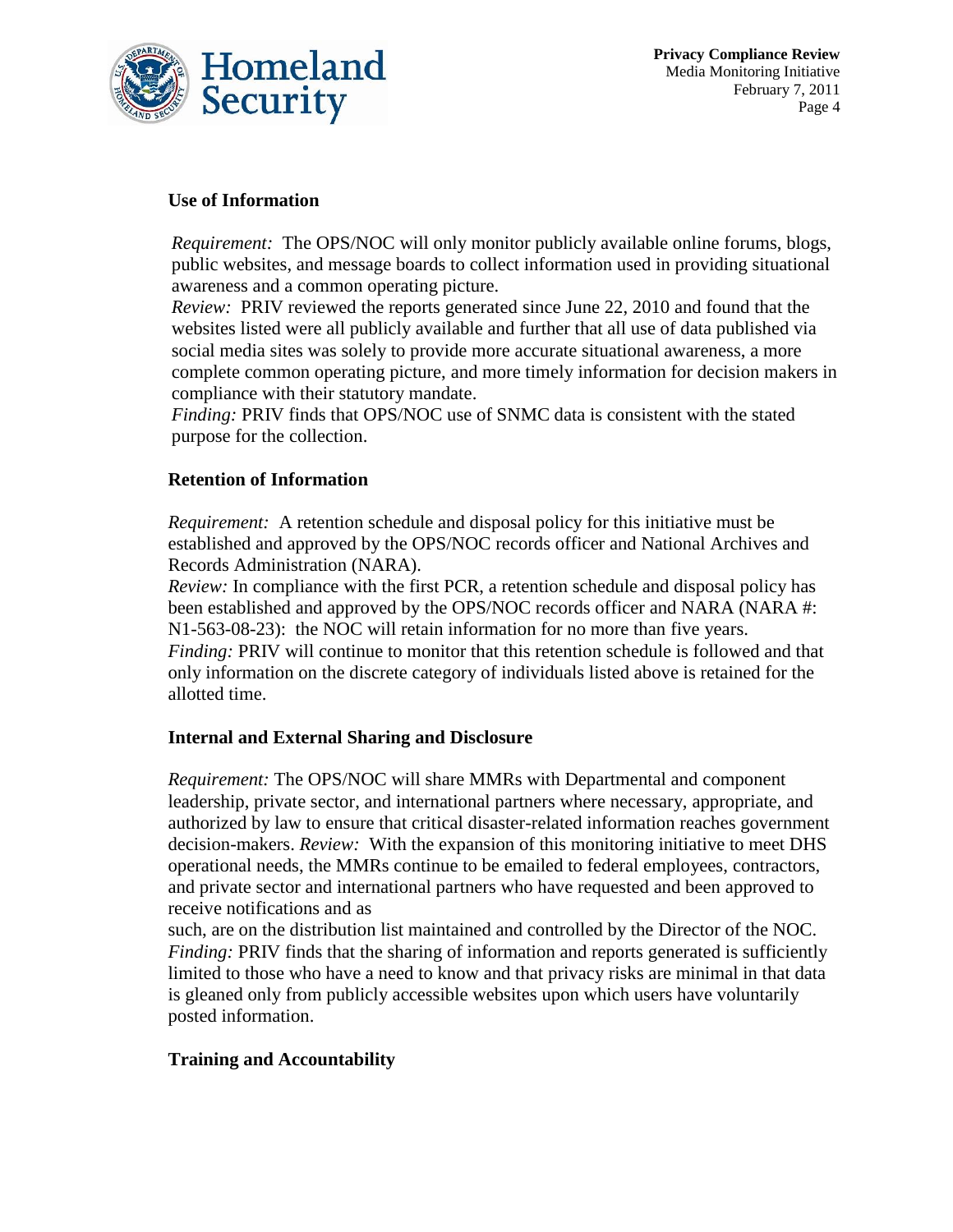

*Requirement:* OPS/NOC must maintain a log social media monitoring Internet-based platforms and information technology infrastructure that SNMC analysts visit under this initiative.

*Review*: OPS/NOC sources all MMRs and maintains a log of these websites. OPS/NOC does not at this time have individual audit logs of each website an analyst visits. OPS/NOC will liaison with DHS Information Security Office staff to explore audit logging solutions that will provide this capability without adversely affecting system performance in order to ensure that MMC watch standers are not visiting inappropriate sites.

*Finding*: PRIV found the manual logs to be in compliance with the stated PRIV recommendations.

## **IV. BROADENING OF SCOPE**

Based on OPS/NOC's demonstrated compliance with the June 22, 2010 PIA and consistent with the statutory mission of OPS/NOC, PRIV and OPS/NOC decided to further broaden the program's capability to collect additional information in a limited number of situations in order to respond to the evolving operational needs of DHS and OPS/NOC. PII on the following categories of individuals may be collected when it lends credibility to the report or facilitates coordination with federal, state, local, tribal, territorial, foreign, or international government partners:

- i. U.S. and foreign individuals *in extremis* situations involving potential life or death circumstances;
- ii. Senior U.S. and foreign government officials who make public statements or provide public updates;
- iii. U.S. and foreign government spokespersons who make public statements or provide public updates;
- iv. U.S. and foreign private sector officials and spokespersons who make public statements or provide public updates; and
- v. Names of anchors, newscasters, or on-scene reporters who are known or identified as reporters in their post or article or who use traditional and /or social media in real time to keep their audience situationally aware and informed.
- vi. Current or former public officials who are victims of incidents or activities related to Homeland Security
- vii. Known terrorists, drug cartel leaders, or other persons known to have been involved in major crimes or terror of Homeland Security interest who are killed or found dead.

## **V. CONCLUSION AND RECOMMENDATIONS**

PRIV finds that OPS/NOC SNMC analyst activities are in compliance with the PIA and SORN under review by this PCR. OPS/NOC should continue to train its analysts and follow the detailed handbook provided to all analysts. At the next PCR, PRIV will review the measures taken to expand auditing capabilities.